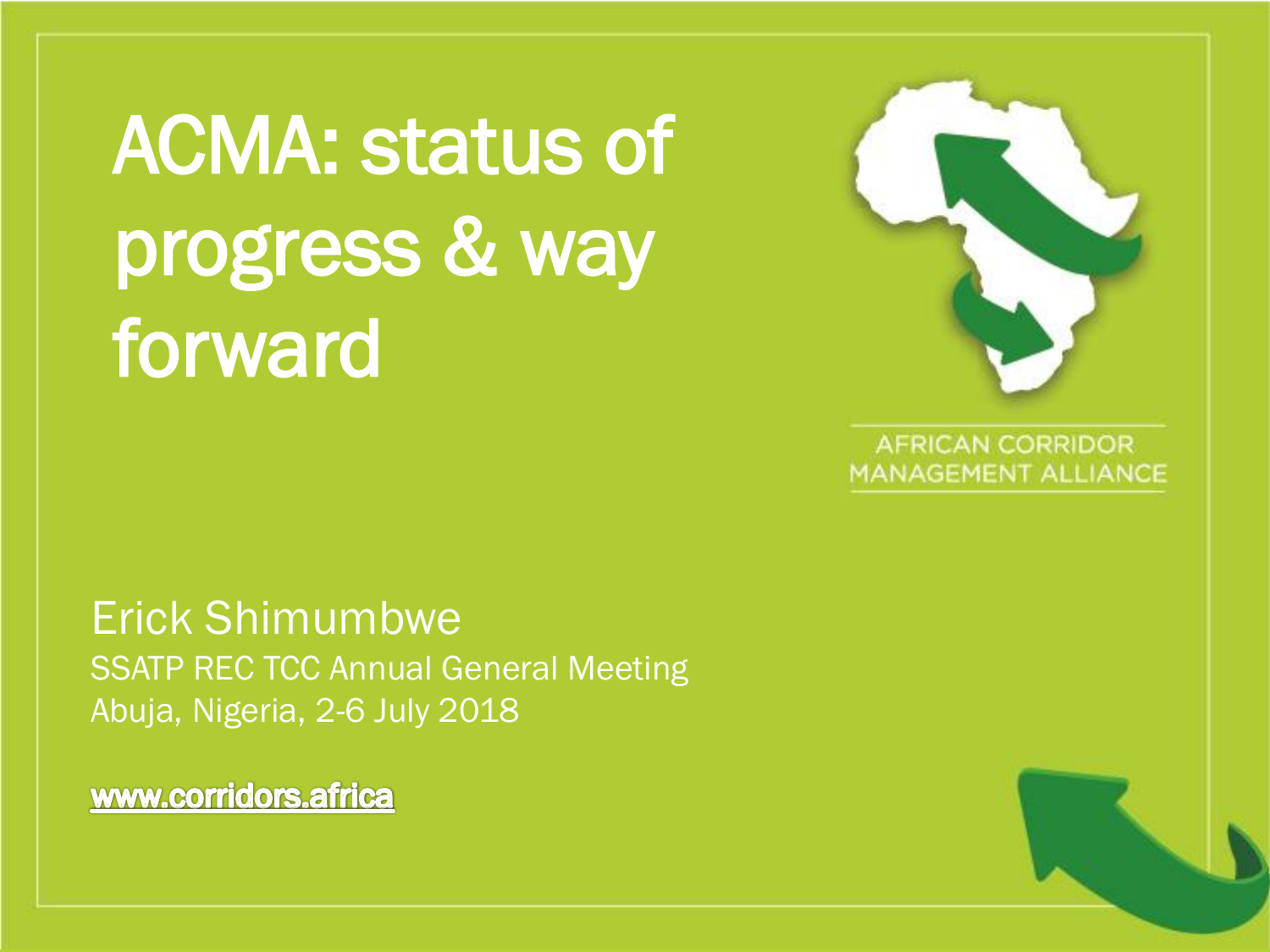# Outline of presentation

- Introduction
- Background & evolution of ACMA
- Objectives of ACMA
- Composition & Scope of ACMA
- Institutional framework
- Activities
- **Challenges**
- **Opportunities**
- Way forward

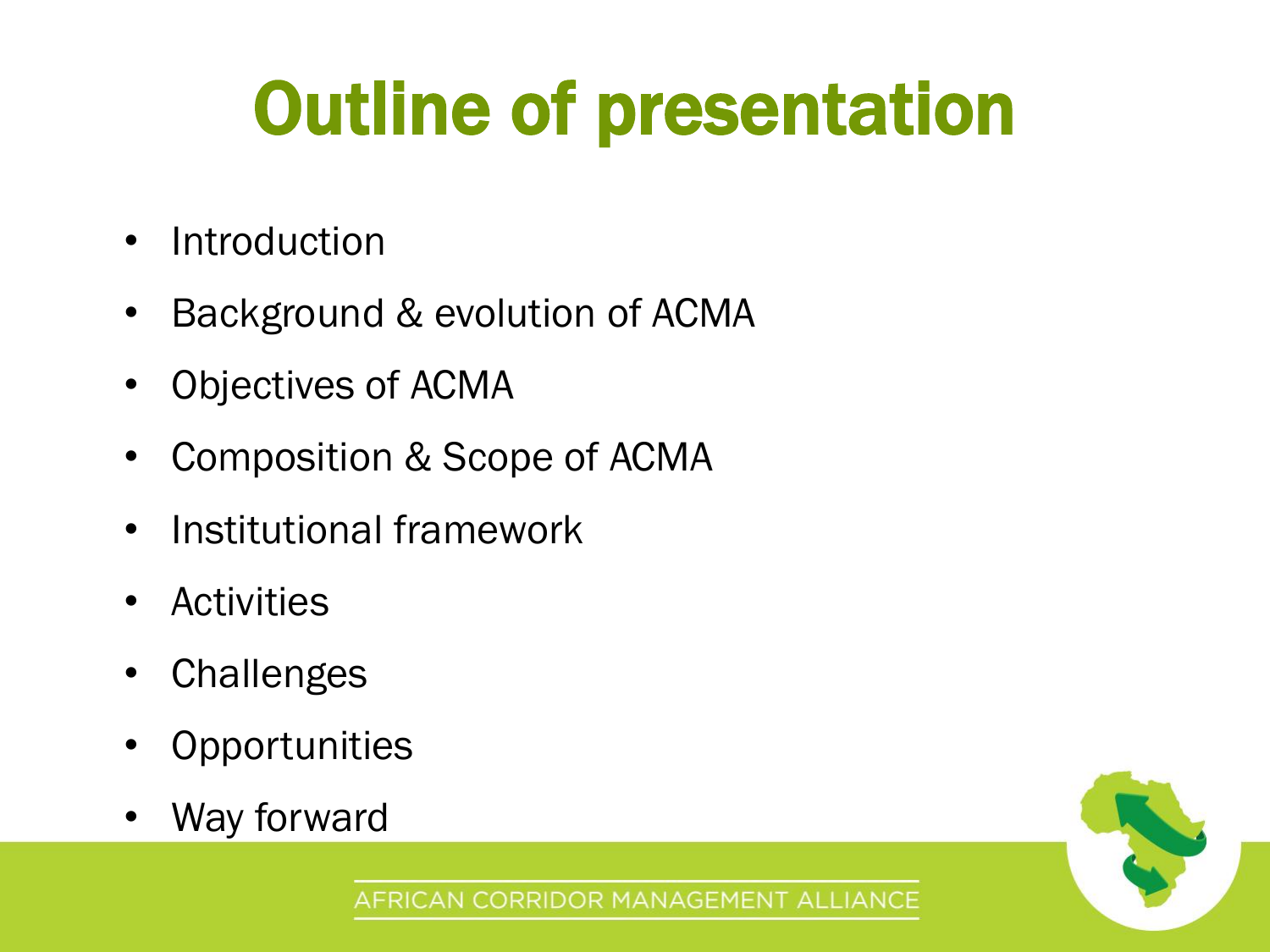#### [www.corridors.africa](http://www.corridors.africa)



#### **Welcome to the African Corridor Management Alliance**

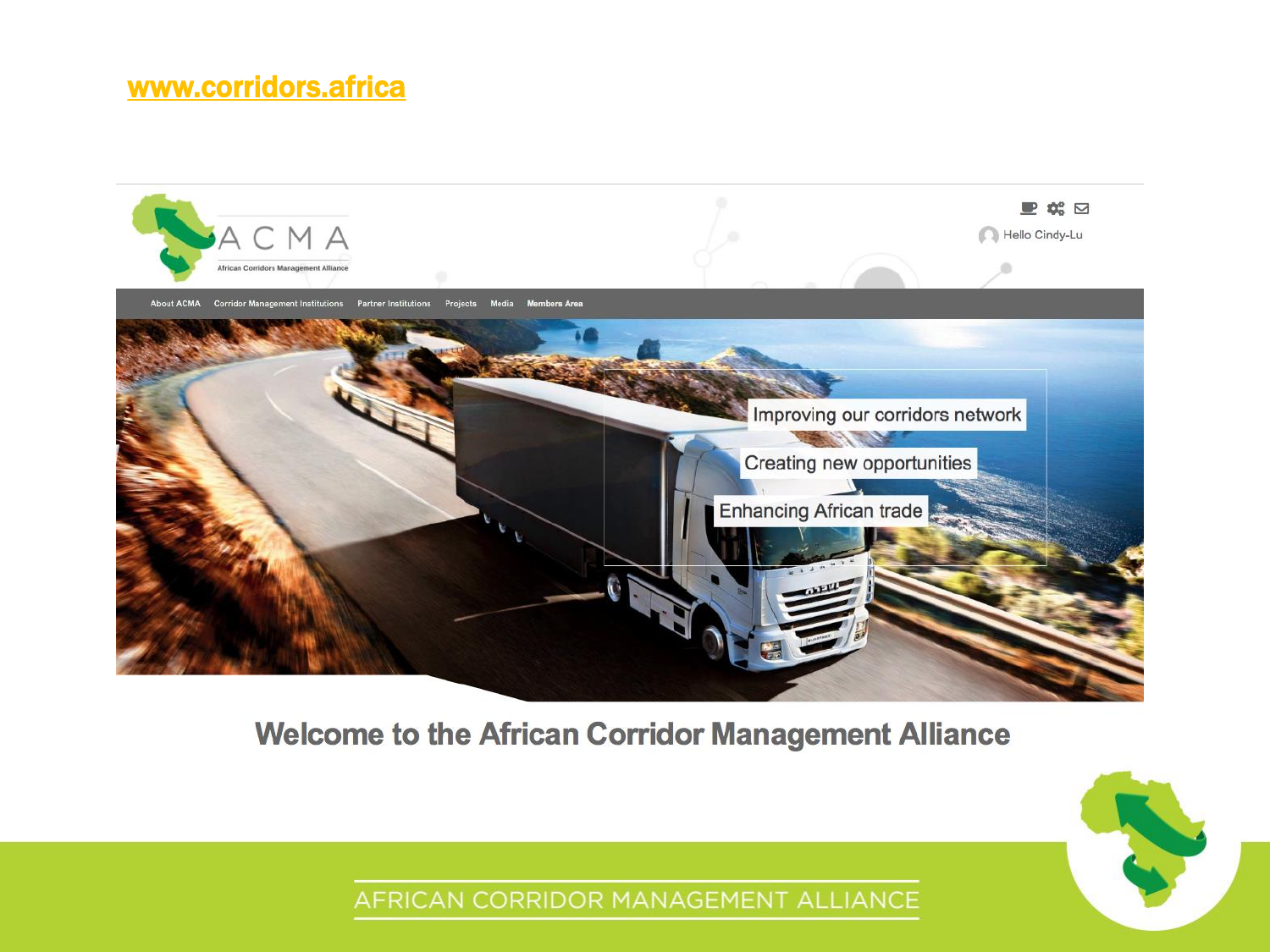### Introduction

- Africa's success in global trade is largely affected by the performance of the transport and logistics industry
- Landlocked countries are the most affected, coupled with low intra- African trade
- 15 out of the 54 countries in Africa are landlocked
- Substantial amount of time is lost at the borderssea ports, airports & land border crossings
- Africa Population size 1.3 Billion people
- Problems on the continent : Poor governance, corruption, unemployment, insecurity, poverty
- Infrastructure deficit, unplanned settlements

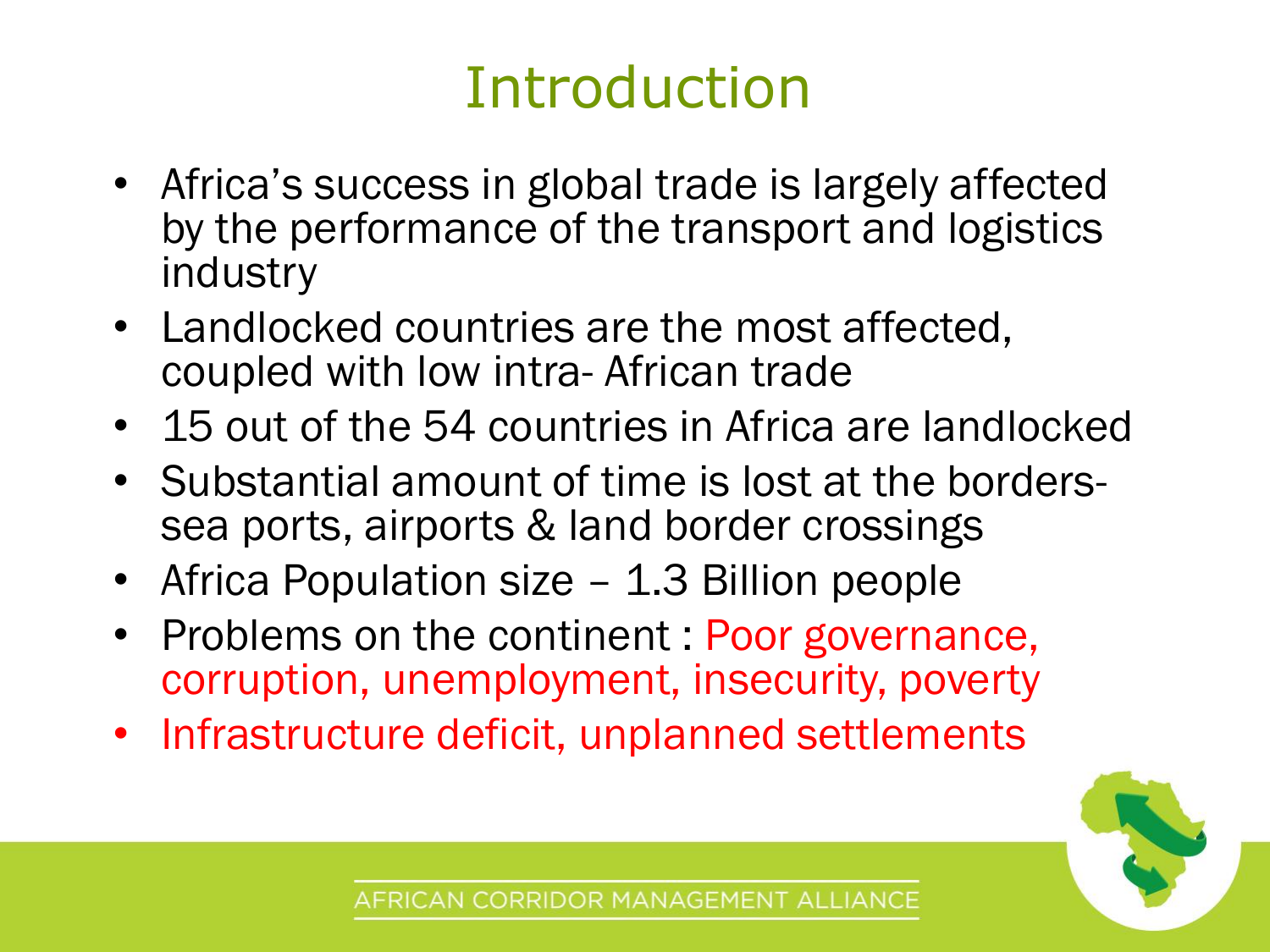# Background

- During the African Union summit of Heads of state in 2012 in Addis Ababa, Ethiopia the Heads of State and Government endorsed two critical initiatives;
- The action plan on boosting intra- Africa trade (BIAT)
- A framework & road map to fast track the establishment of a continental free trade area (CFTA) for continental integration
- UNECA & ADB & other development partners were specifically tasked to spearhead the implementation process of the above
- Against this background, UNECA through the ATPC initiated the establishment of strategic African Management Alliance for trade expansion & continental integration
- ACMA was born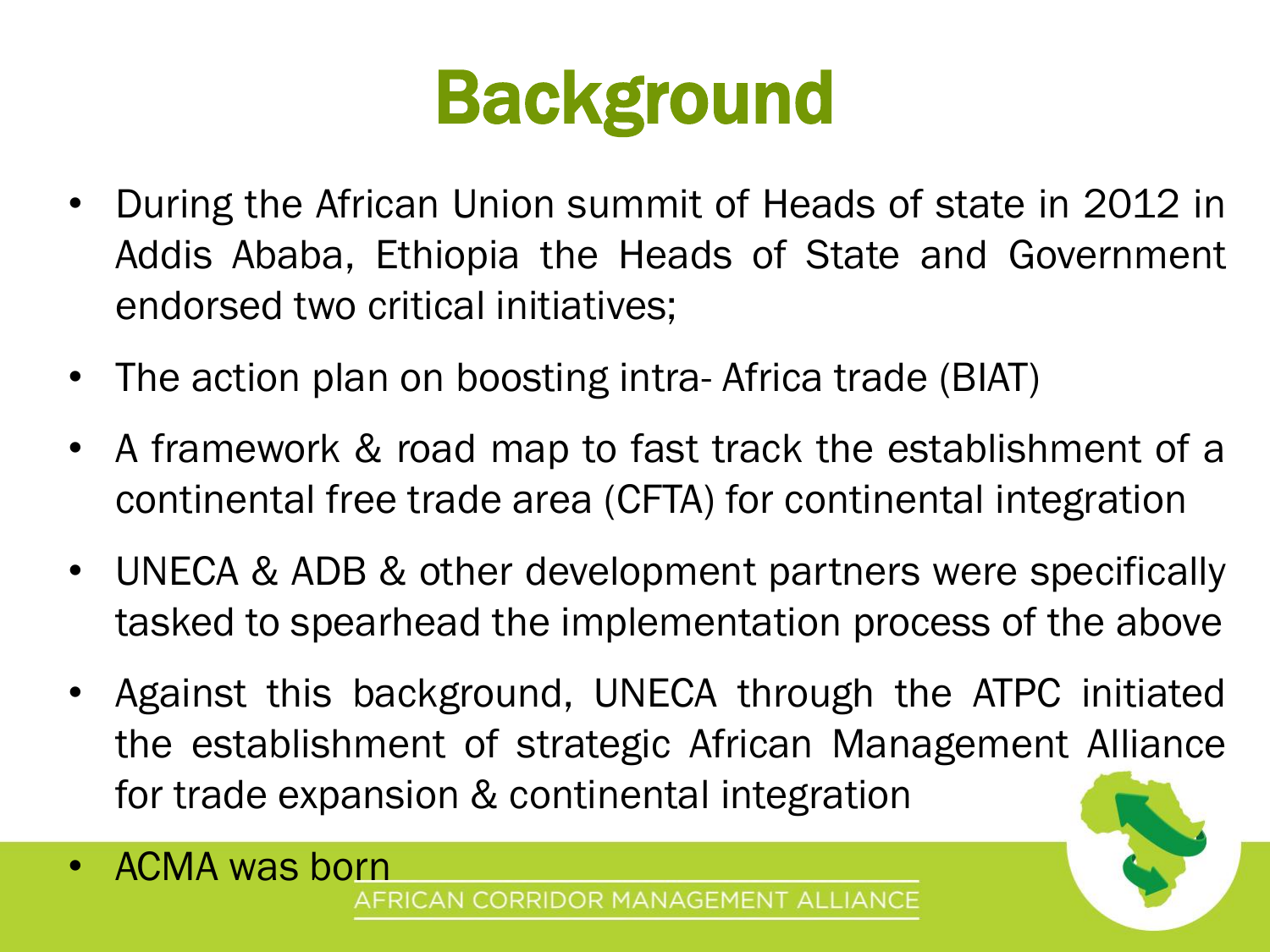

- The establishment of ACMA as an umbrella organization for African corridors was viewed as a channel through which UNECA's engagement with CMIs could be strengthened
- A strategy document for actualization of ACMA programs was developed – Luke Wasonga

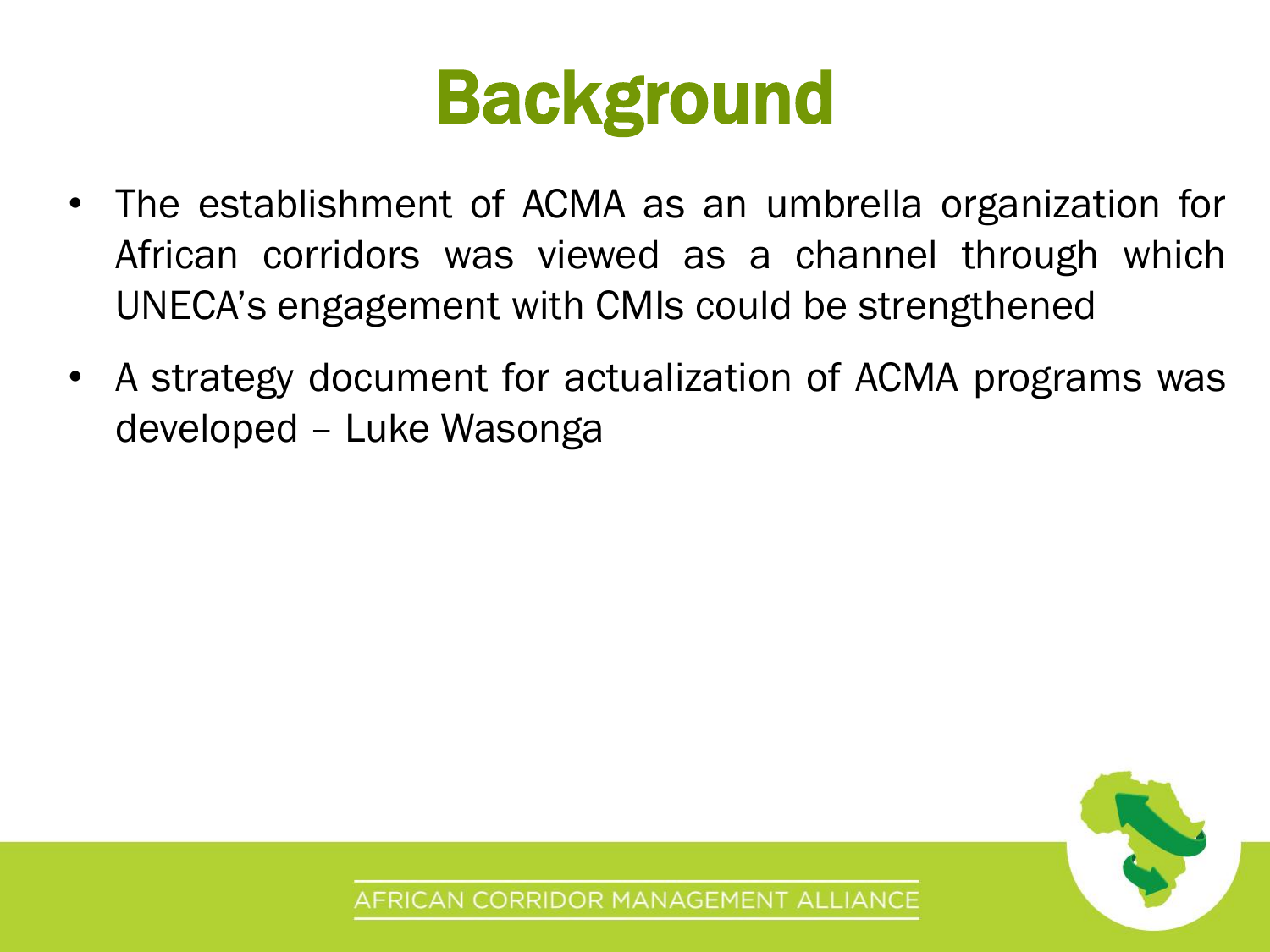# Objectives of ACMA

- Collaboration & information sharing
- Capacity building
- Exchange & promotion of best practices
- Inform policy formulation
- Identifying & responding to financial needs of CMIs
- Identifying & responding to the technical needs of CMIs
- Monitoring & evaluation and peer review
- Ensuring coordination of corridor infrastructure & development at national, regional and continental level
- Include a supportive role to coordinated infrastructure & identifying funding options for possible joint infrastructure projects along the corridors

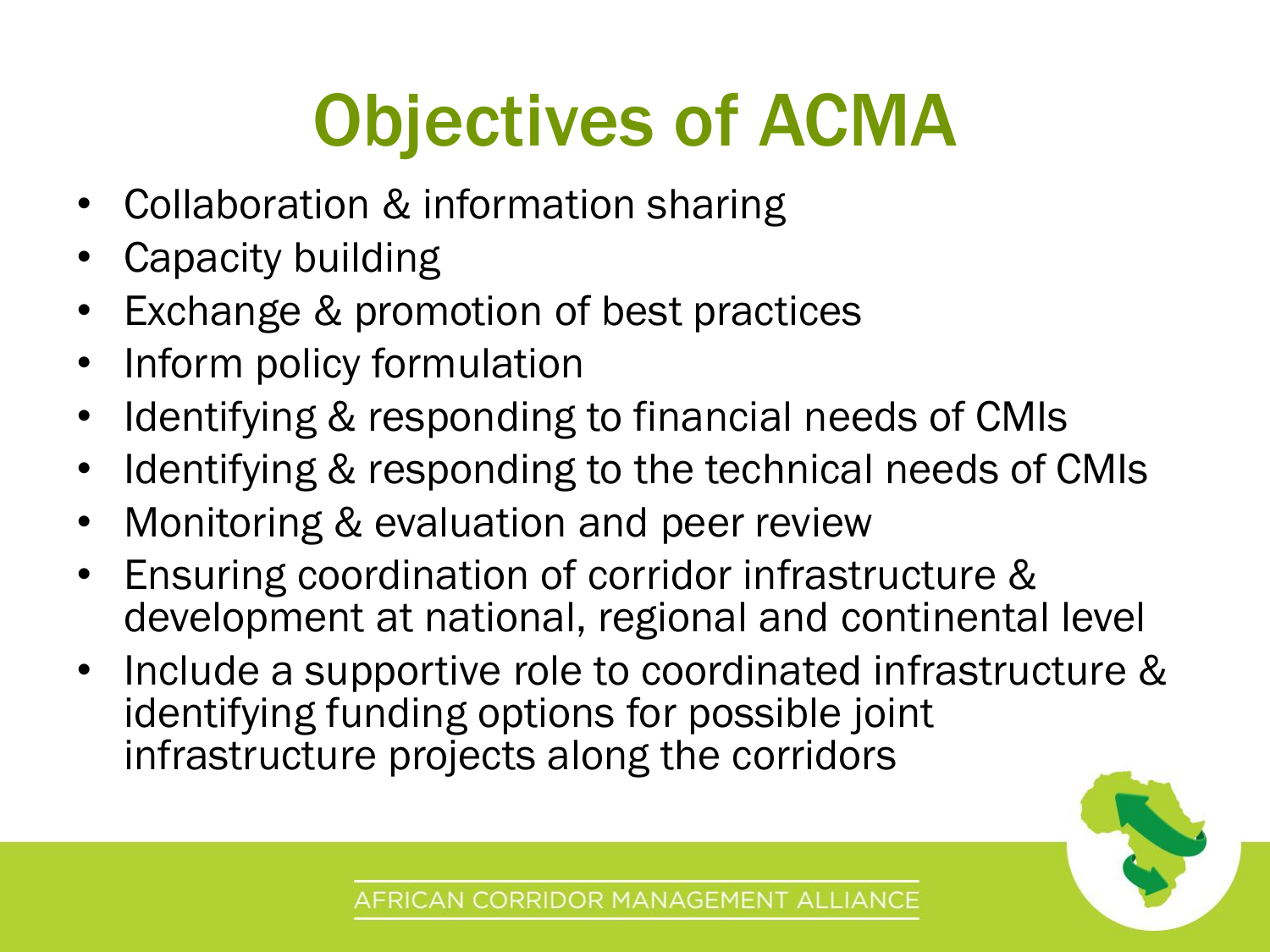



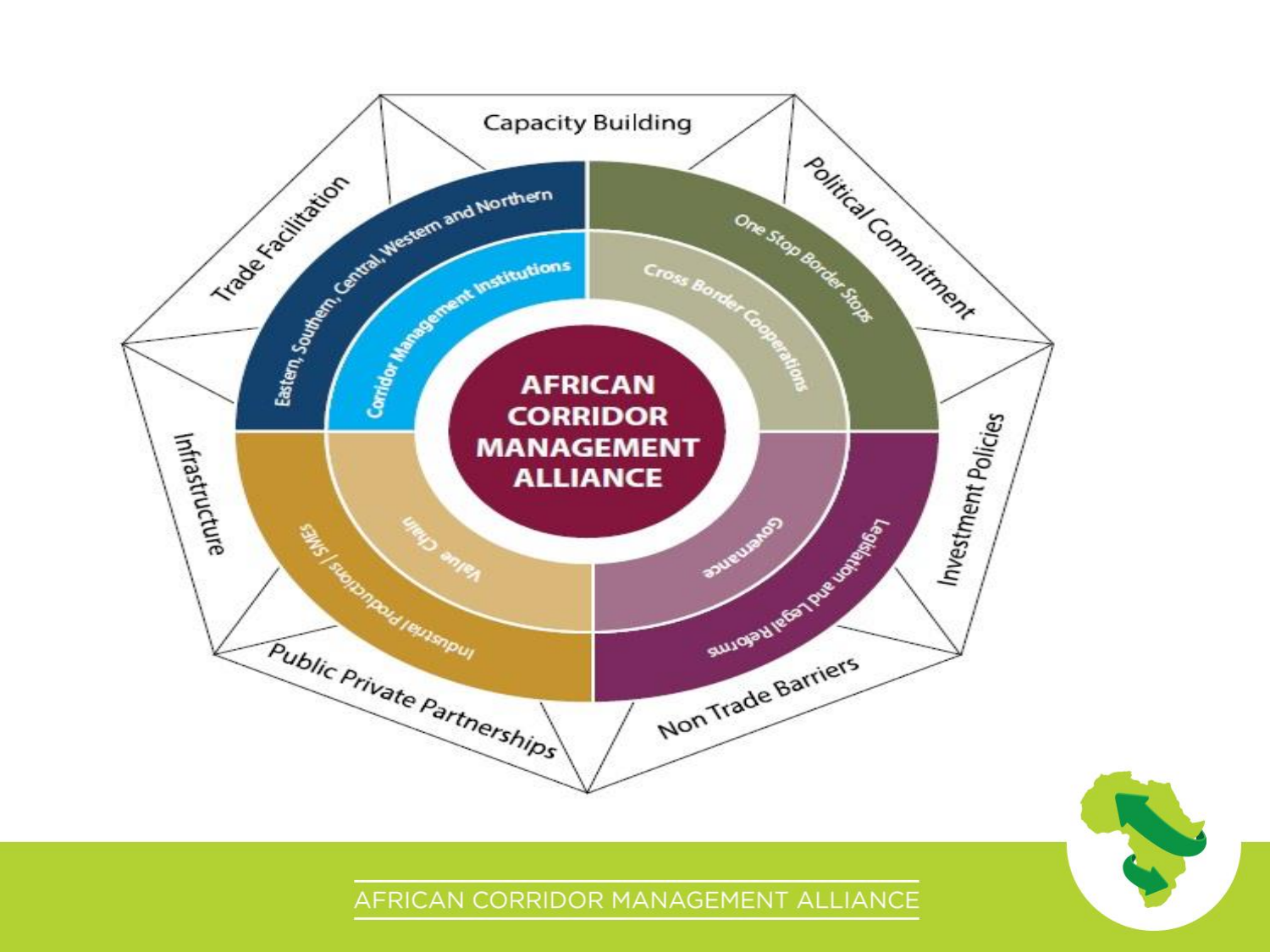# Composition & Scope

- The governing board of ACMA consist of the Board of Directors
- Whose role is to reflect on strategic & policy guidance and regional leadership balance to the secretariat
- The board of directors comprise 7 representatives from Southern, Eastern, Western, Central, Northern Africa Maghreb sub – regions;
- MCLI, NCTTCA, Dar Corridor, Central Corridor, ALCO, UMA, WBCG
- The board will assist ACMA in formulation of trade facilitation strategies, harmonization of national & regional policies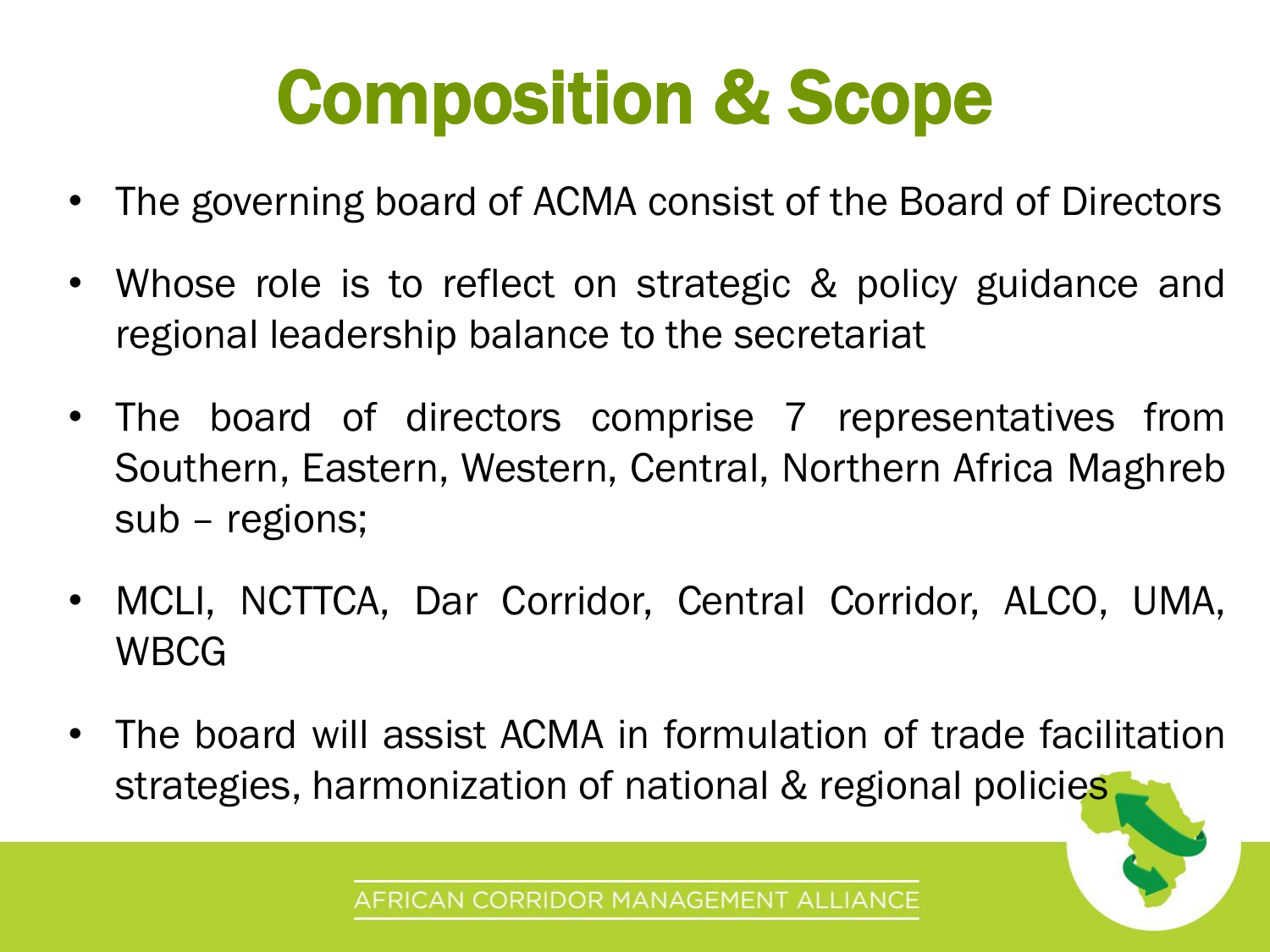

#### Scope of ACMA

- African Corridors of Development
- **E** Need for Efficient Transport Facilitation
- **Explore Joint Cross** Border Initiatives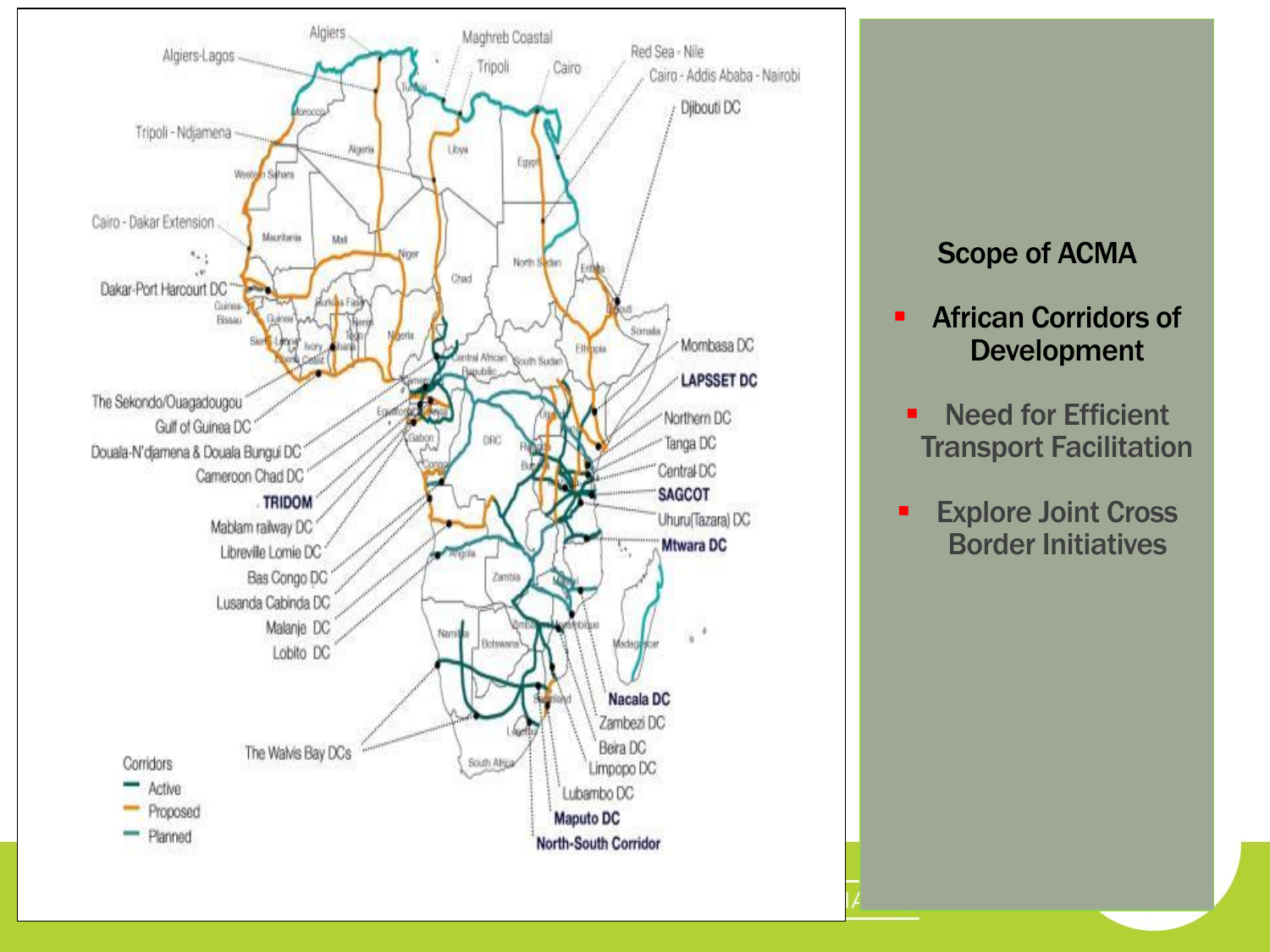### Awareness creation

- Introduction of ACMA 24 September 2012
- CMI & stakeholder meetings 2013 2014
- Confirmation of WBCG to host ACMA 2014
- MOU between UNECA & WBCG established 2015
- Africa Trade week
- Roads & corridors East Africa
- WBNLDC tripartite meetings
- SSATP and UNECA symposiums

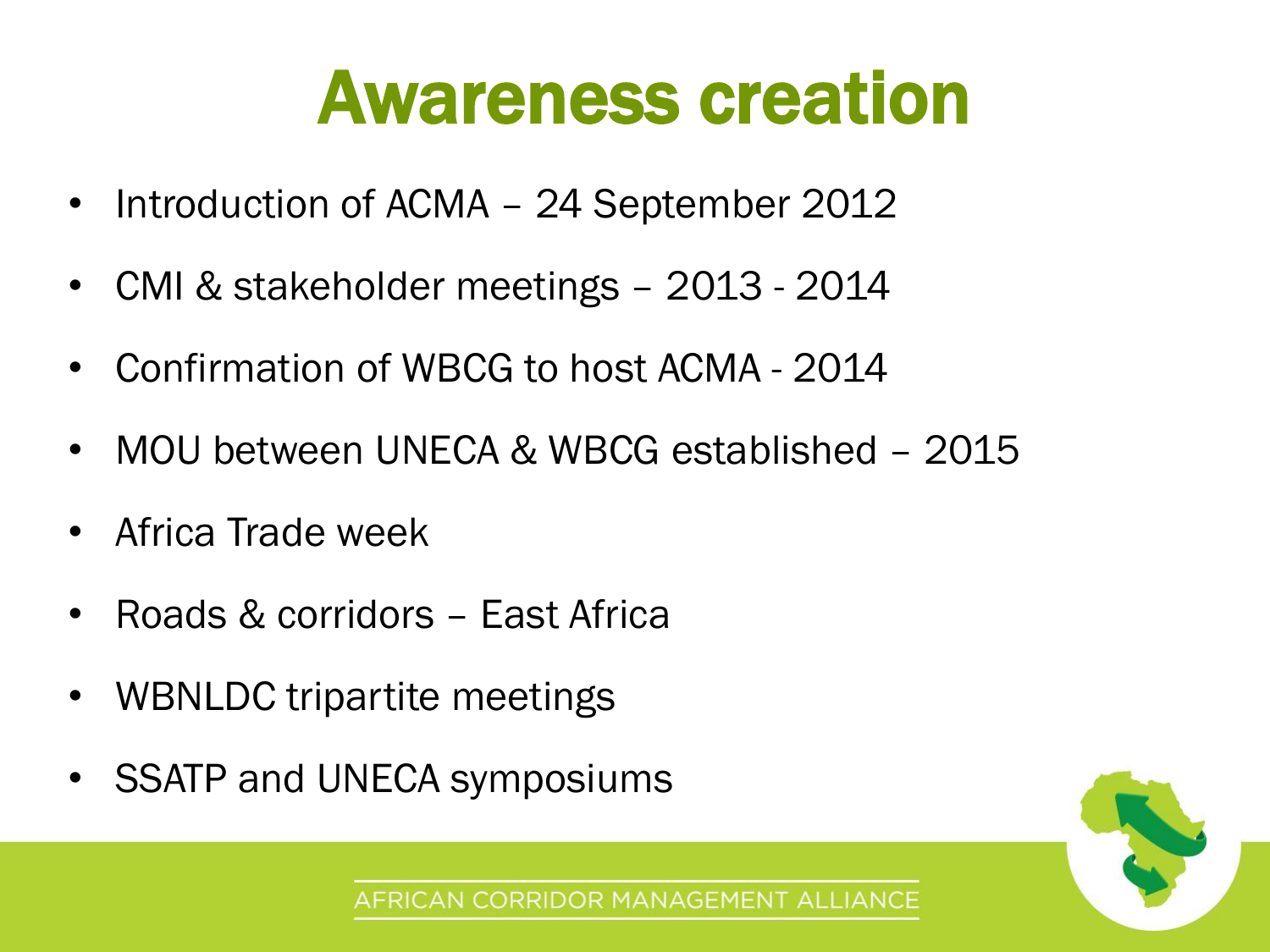# Advocacy missions

- Advocacy, collaborative awareness missions in promoting ACMA's visibility.
- 21 -25 January 2018 the following CMIs were visited
- Lamu Port South Sudan Ethiopia Development Authority (LAPSSET) - Nairobi
- Intergovernmental Standing Committee on Shipping (ISCOS) Mombasa
- The Northern Corridor Transit Transport Coordination Authority (NCTTCA) - Mombasa
- The Dar es Salaam Corridor Committee (DCC)

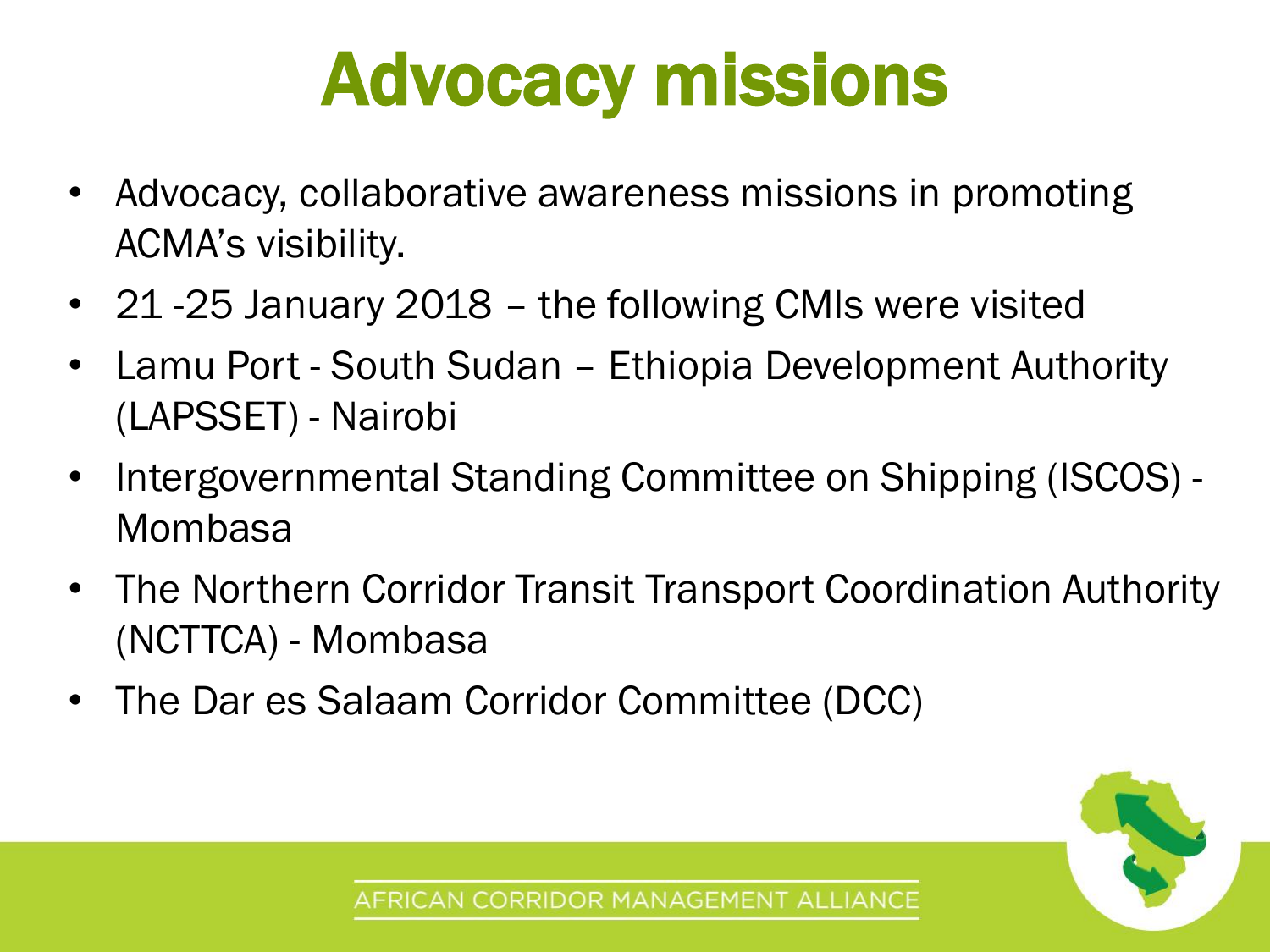# Planned activities

- Recruitment of expertise in support of ACMA mandate
- Advocacy, collaborative awareness missions in promoting ACMA's visibility.
- ACMA board meeting April 2018
- Engagement with RECs on ACMA strategy & support
- Consultancy services on technical aspects TBA
- Website URL portal development
- Focal point persons

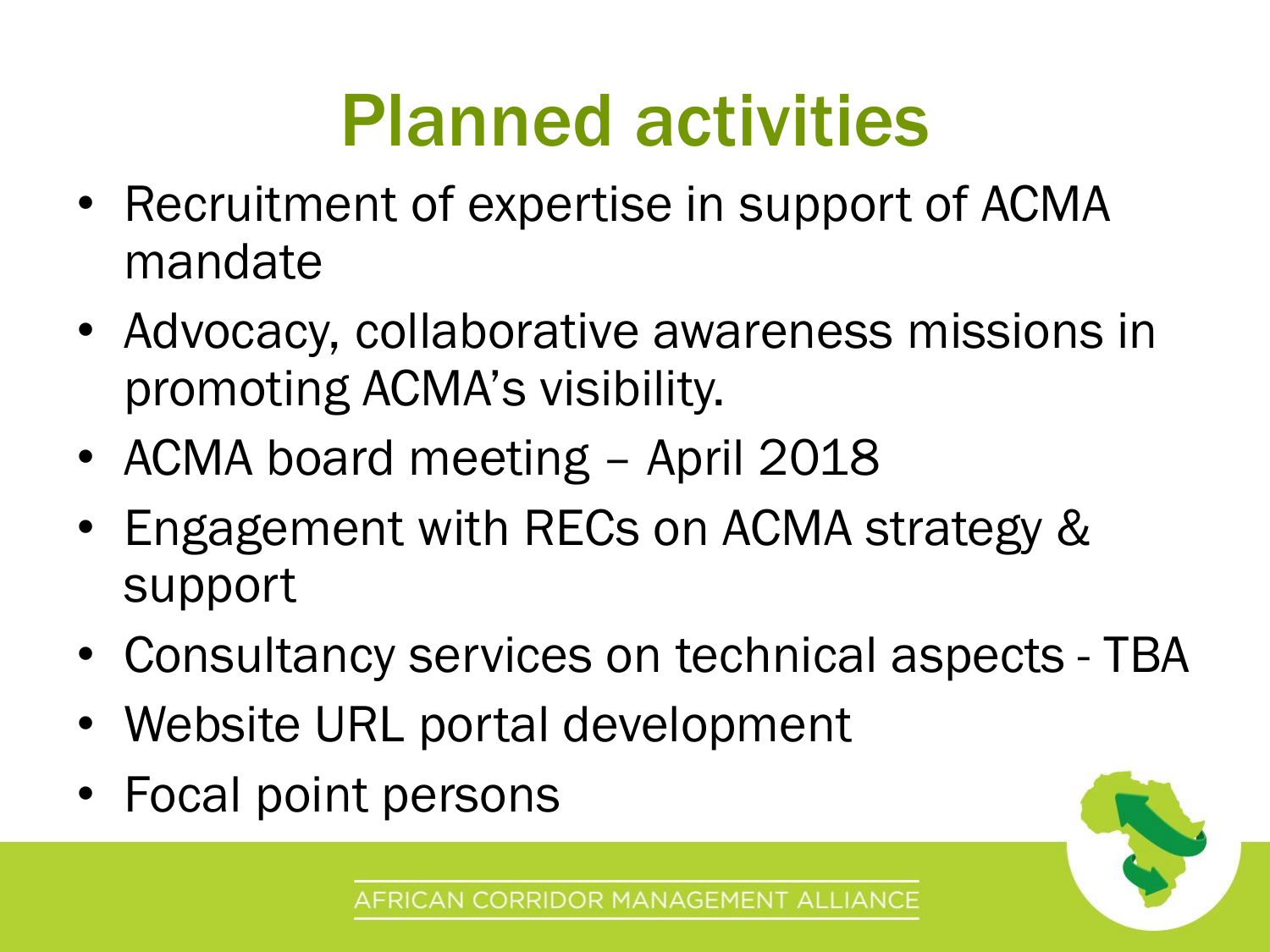### Planned activities

- Consultative meetings & sectoral scanning, case studies to identify feasible business cases e.g. Agriculture, tourism, industrial parks, multi- facility economic zones, mining, Railway infrastructure etc. (spatial development initiatives)
- Administrative & logistical support office space, staff time, ground transport, communication & training – WBCG= Interim secretariat of ACMA
- Publication & printing of materials related to newsletters & marketing materials – WBCG marketing

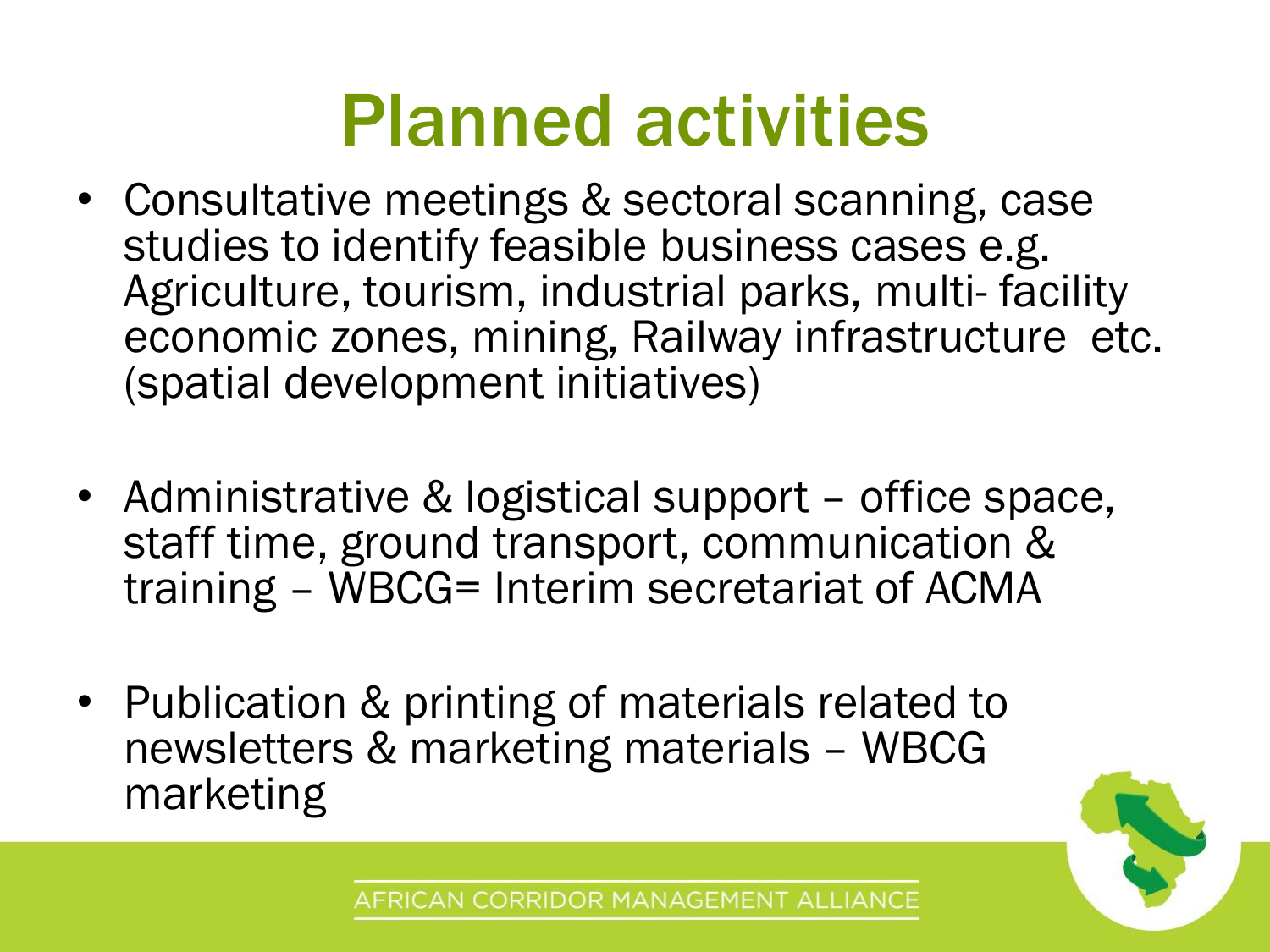# **Challenges**

- Sustainability funding for ACMA programs
- Sustained commitment on the part of leaders Political will
- The cost of corridor inefficiencies, cumbersome cross border & clearance procedures
- Infrastructure deficit is a barrier to intra regional trade in Africa
- Intra African trade stands at 20% vs 62% for developed economies
- PIDA Priority Action Plan (PAP) 2017 Estimates that the African Regional Transport Infrastructure Network (ARTIN) - Corridor inefficiencies cost about \$75Bn per year
- Commitment by the RECs to support ACMA
- The need to build stronger partnerships with RECs, regional & continental agencies & the private sector players

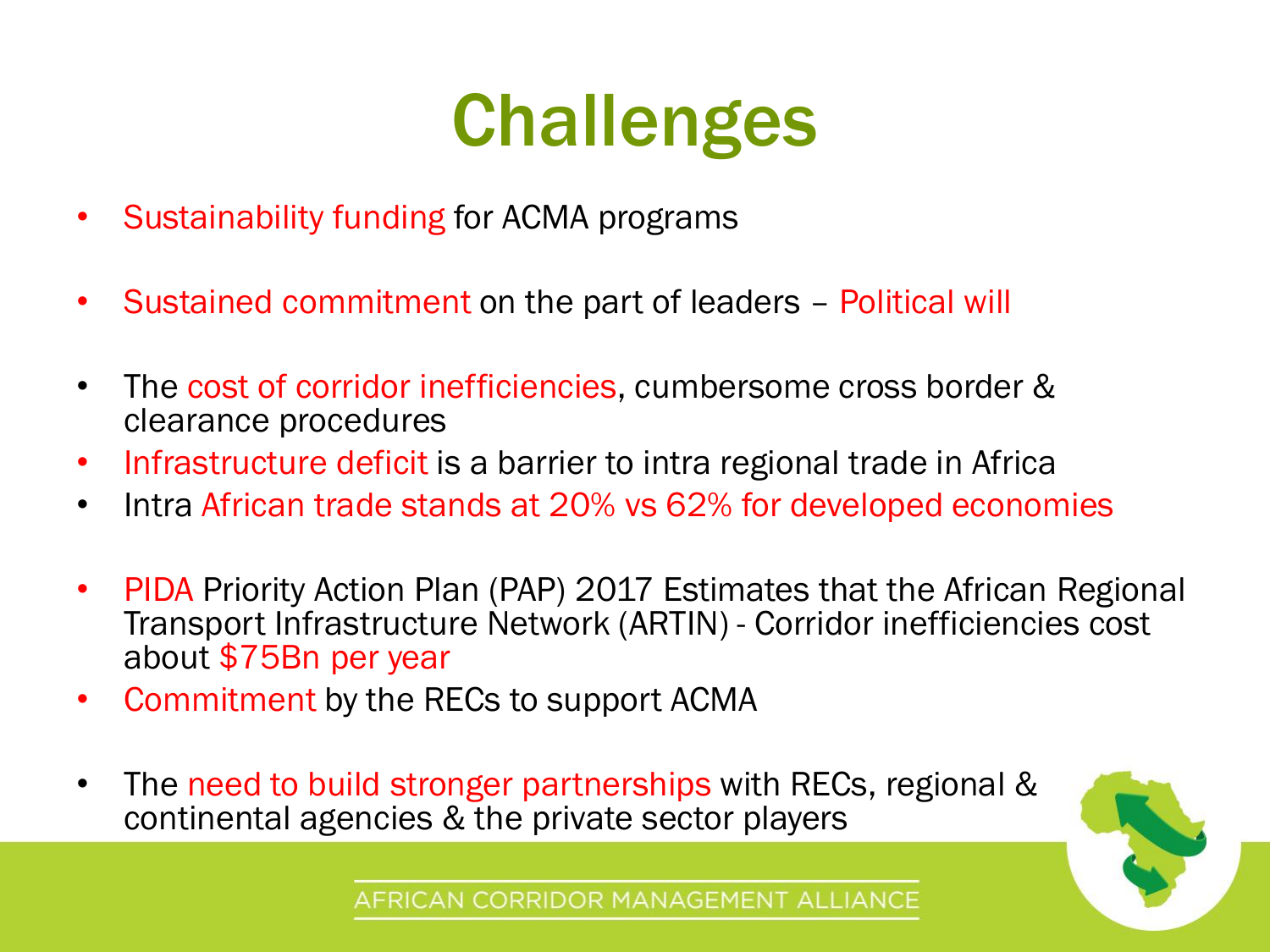# Way forward/opportunities

- Program funding will facilitate capacitation of ACMA & empower it by enhancing linkages between RECs and national corridor state institutions
- Enhance corridor states' competitiveness, collaboration & sharing of information on best practices- ACMA
- Political will, institutional & physical connectivity intra regional tradelarger markets, representation from all sub-regions of Africa
- Strategic partnerships will be fundamental in ensuring long term sustainability in ACMA's agenda to transform transport corridors into economic corridors and boost intra – African trade
- ACMA strategy to provide platform for donors to appreciate CMIs issues
- Capacity capacity for planning and execution of bankable projects Trade, tourism, electric power, mining, agriculture, infrastructure etc
- Foster strong implementation partnerships, PPPs, MOUs, deeper regional integration – wider market access
- Representation on African Union Business Council of the AUC, NEPAD
- Boost intra Africa trade and encourage regional & global value-chains AFRICAN CORRIDOR MANAGEMENT ALLIANCE